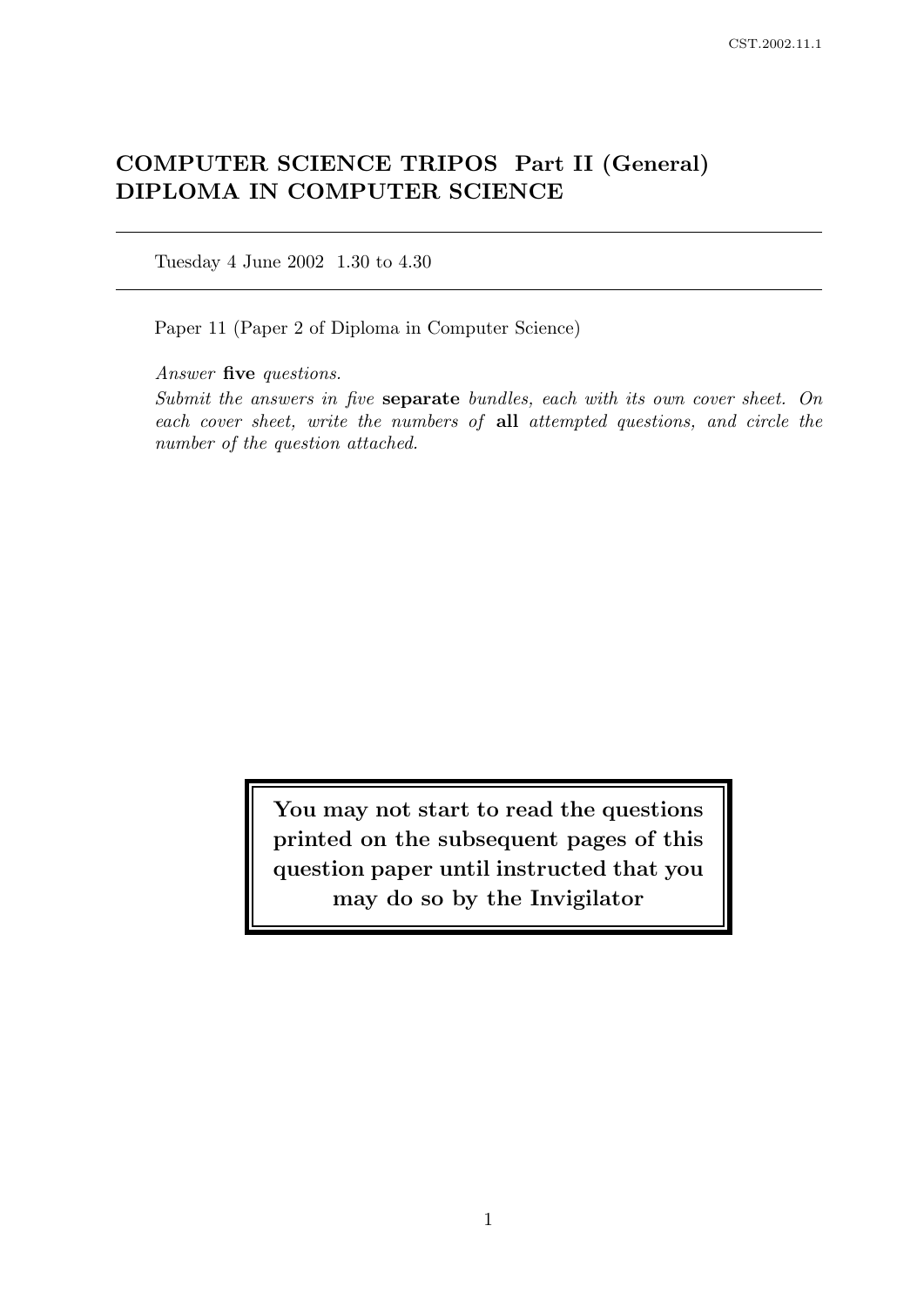#### 1 Digital Electronics

(a) Find a minimal sum of products form for each of the following partially specified boolean functions. Each partially specified function,  $g_i$ , is specified by a function  $f_i$  which is true when  $g_i$  must be true and  $d_i$  which is true when  $g_i$  may be true or false (that is,  $d_i$  represents the "don't cares").

$$
(i) \quad f_1 = y \, x \, \overline{w} + x \, y \, z + \overline{y} \, \overline{x} \, \overline{z} \, w + x \, w \, z
$$
\n
$$
d_1 = \overline{x} \, z \qquad [4 \text{ marks}]
$$
\n
$$
(ii) \quad f_2 = y \, \overline{w} \, \overline{z} + \overline{w} \, \overline{x} \, \overline{z} + \overline{y} \, \overline{w} \, \overline{z} \qquad [4 \text{ marks}]
$$
\n
$$
d_2 = \overline{x} \, w \, \overline{z} \qquad [4 \text{ marks}]
$$

- (b) What is the maximum number of product terms in a minimal sum of products form of a function of  $n$  boolean variables? [2 marks]
- (c) How do "don't cares" arise in practice and how may they be exploited? Are there any pitfalls in using them? Illustrate your answer with examples.

[10 marks]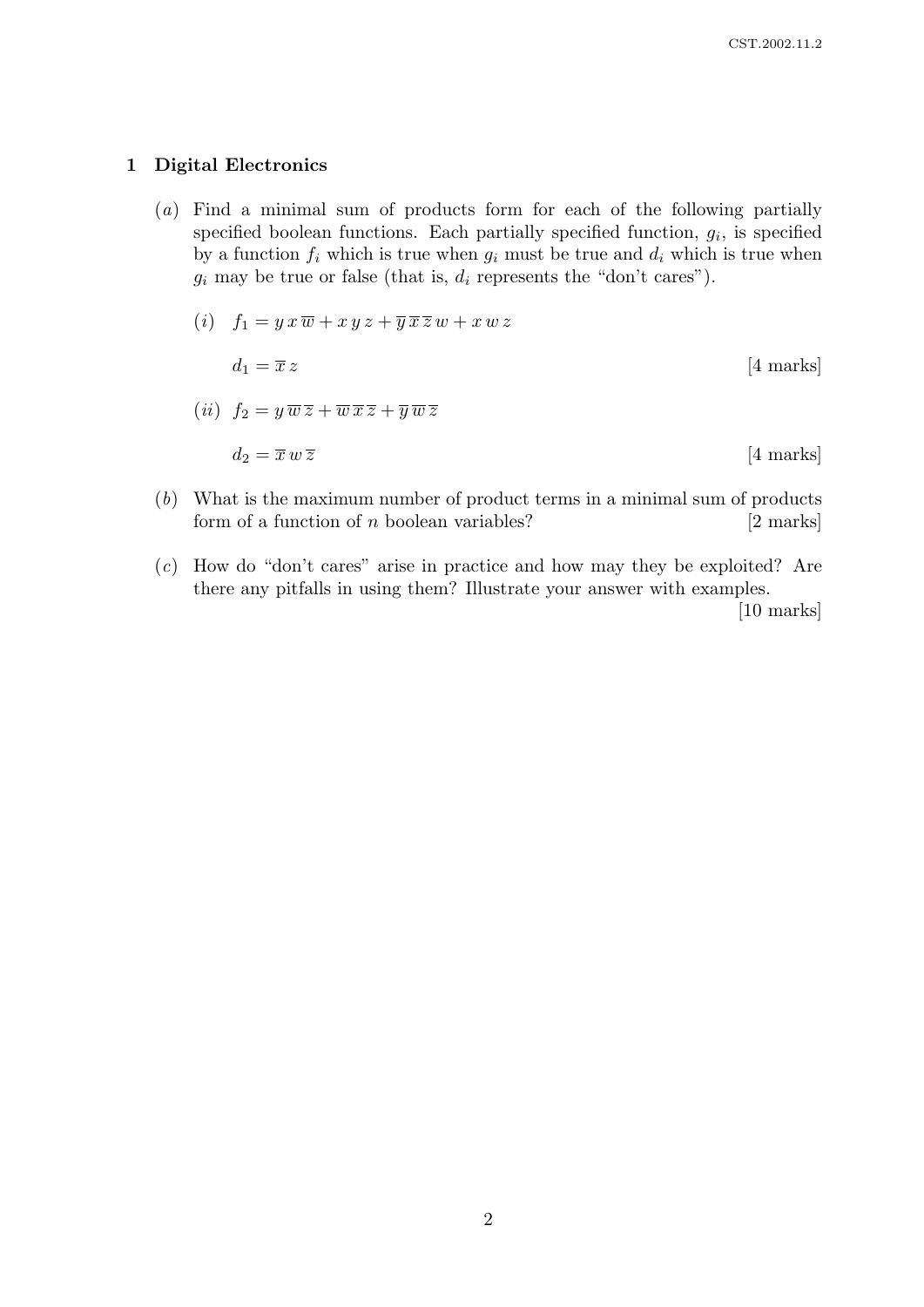## 2 Foundations of Programming

Four of the many facilities provided in Java for writing threaded code are the methods start(), run(), wait() and notifyAll(). Which of these is inherited from class Thread? From where are the others inherited? [4 marks]

The following class illustrates a single-value buffer.

```
class Buffer
 { private int value;
  private boolean full = false;
  public synchronized void put(int i) throws InterruptedException
    { while (this.full)
         this.wait();
      this.value = i;
      this-full = true:
      this.notifyAll();
    }
  public synchronized int get() throws InterruptedException
    { while (!this.full)
         this.wait();
      this-full = false;this.notifyAll();
      return this.value;
    }
}
```
It is assumed that two threads are running, one of which incorporates a loop which puts a succession of values into the buffer via the method put() and the other of which incorporates a loop which gets a succession of values out of the buffer via the method get().

Describe the first few times round the loops of each thread in a typical run. Your account should refer to the features of Java which enable the threads to operate satisfactorily and should distinguish between the terms blocked on synchronized and blocked on wait. [9 marks]

Write a test program which incorporates two threads that exercise class Buffer by calling put() and get() respectively. There is no need to copy out class Buffer itself. [7 marks]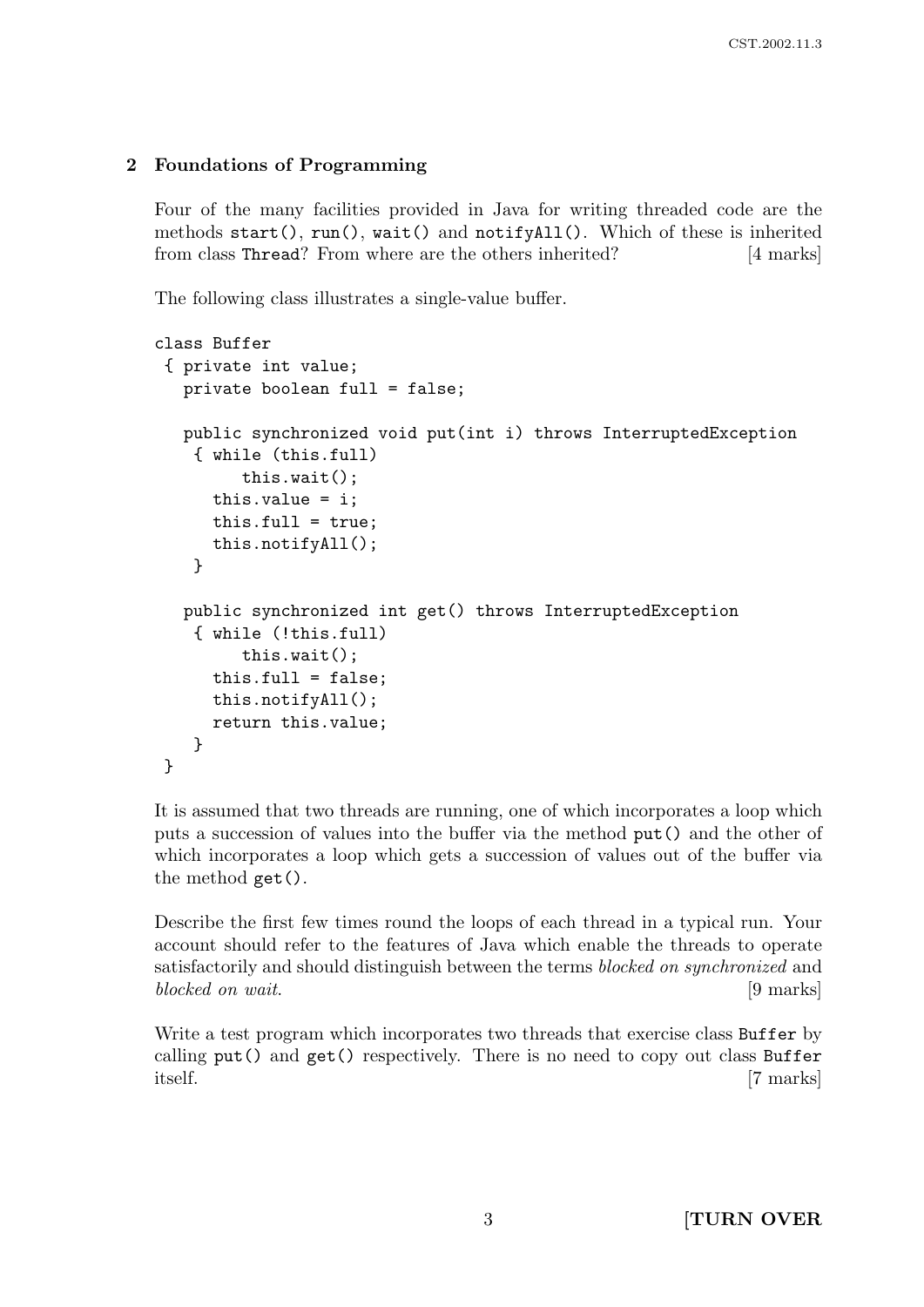## 3 Compiler Construction

The specification for a pocket-calculator-style programming language is as follows:

- Valid inputs consist either of an Expression followed by the enter button or of an Expression followed by  $|\,\text{store}|$  Identifier  $|\,\text{enter}|$ ;
- Expressions consist of Numbers and Identifiers connected with the binary operators  $\boxed{+}$ ,  $\boxed{\times}$  and  $\boxed{\uparrow}$  (in increasing binding power), with the unary operators  $\vert - \vert$  and  $\vert$  abs  $\vert$ , and possibly grouped with parentheses. Unary operators bind more strongly than  $|+|$  but weaker than  $|\times|$  so that  $-a + b$ means  $(-a) + b$  but  $-a \times b$  means  $-\overline{(a} \times b)$ ;
- Numbers consist of a sequence of at least one digit, possibly interspersed with exactly one decimal point, and possibly followed by an exponential marker "e" followed by a signed integer, e.g. 6.023e+22. Identifiers are sequences of lower-case letters.
- (a) Give a Context-Free Grammar (Type 2 in the Chomsky Hierarchy) for the set of valid input sequences using names beginning with an upper-case letter for non-terminals. It should be complete in that you should go as far as to define e.g.

$$
Letter :: = a | b | ... | z
$$
 [10 marks]

(b) Indicate, giving brief reasoning, which non-terminals are appropriate to be processed using lexical analysis and which using syntax analysis proper.

[5 marks]

 $(c)$  Give yacc or CUP input describing those elements deemed in part  $(b)$  to be suitable for syntax analysis. You need not give "semantic actions". [5 marks]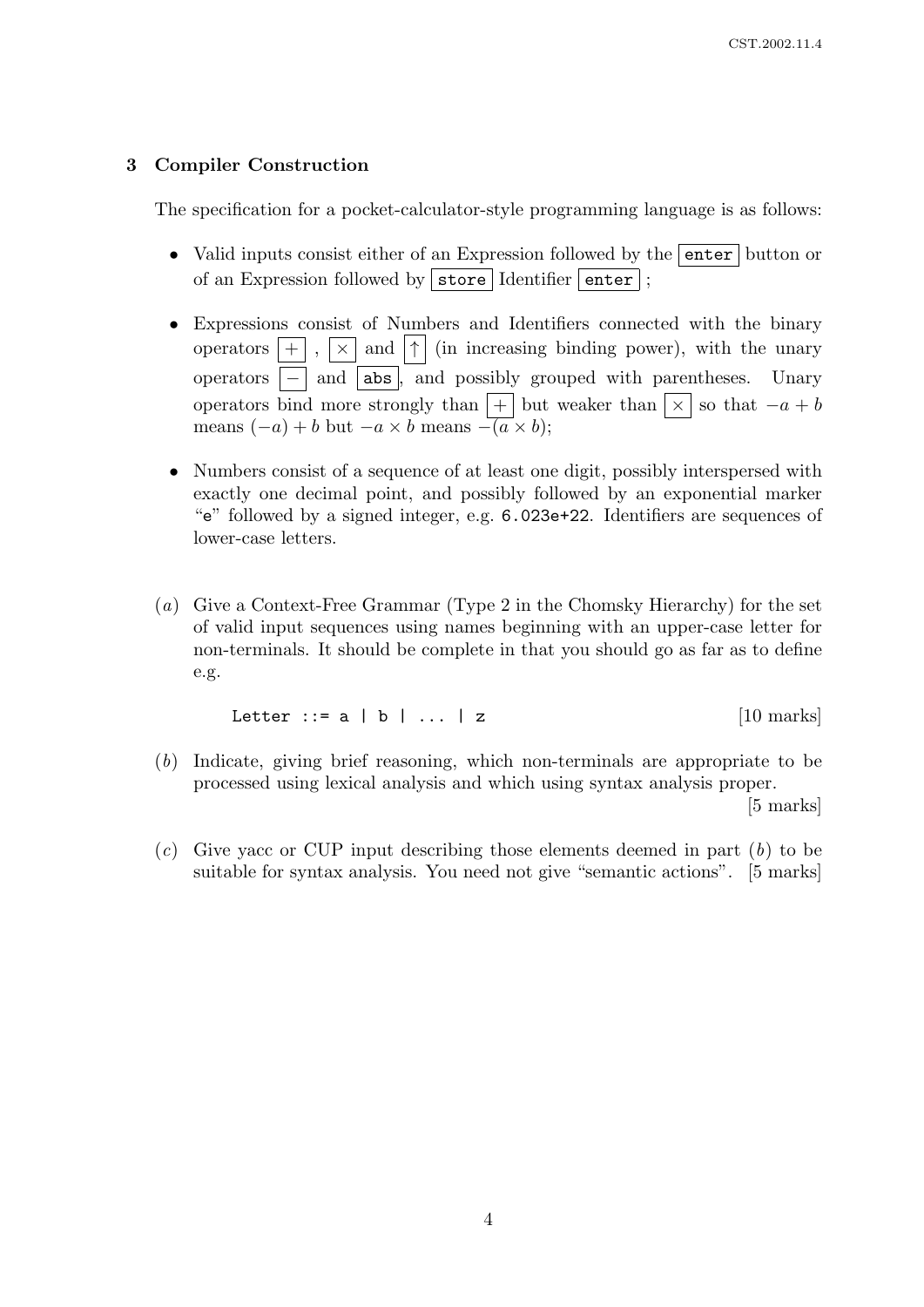#### 4 Data Structures and Algorithms

- (a) Carefully describe how Shellsort works and state an estimate of its efficiency using big  $O$  notation. [8 marks]
- (b) Robert Sedgewick suggests that a good sequence of separations used in the algorithm is  $\dots$ , 121, 40, 13, 4, 1. Explain why this is a good sequence. Under what circumstances would you recommend a sequence that approaches 1 more rapidly? [4 marks]
- (c) Describe how radix sort from the least significant end works and suggest a data structure that could be used in its implementation. [8 marks]

#### 5 Operating System Foundations

(a) Write brief notes on the following:

| $(i)$ Interrupt-based I/O.            | [3 marks]           |
|---------------------------------------|---------------------|
| $(ii)$ Direct Memory Access.          | [3 marks]           |
| $(iii)$ File access control in Unix.  | $[3 \text{ marks}]$ |
| $(iv)$ Mounting file systems in Unix. | $[3 \text{ marks}]$ |

(b) You are one of the design team of the new Xinu file system. As part of this design you have proposed an inode structure similar to that in "traditional" Unix. (Blocks are assumed to be 4KB, and file pointers are 4 bytes.)

| $(i)$ Give details of your proposal for the inode structure. | $[6 \text{ marks}]$ |
|--------------------------------------------------------------|---------------------|
| $(ii)$ Calculate the maximum file size, in blocks.           | [2 marks]           |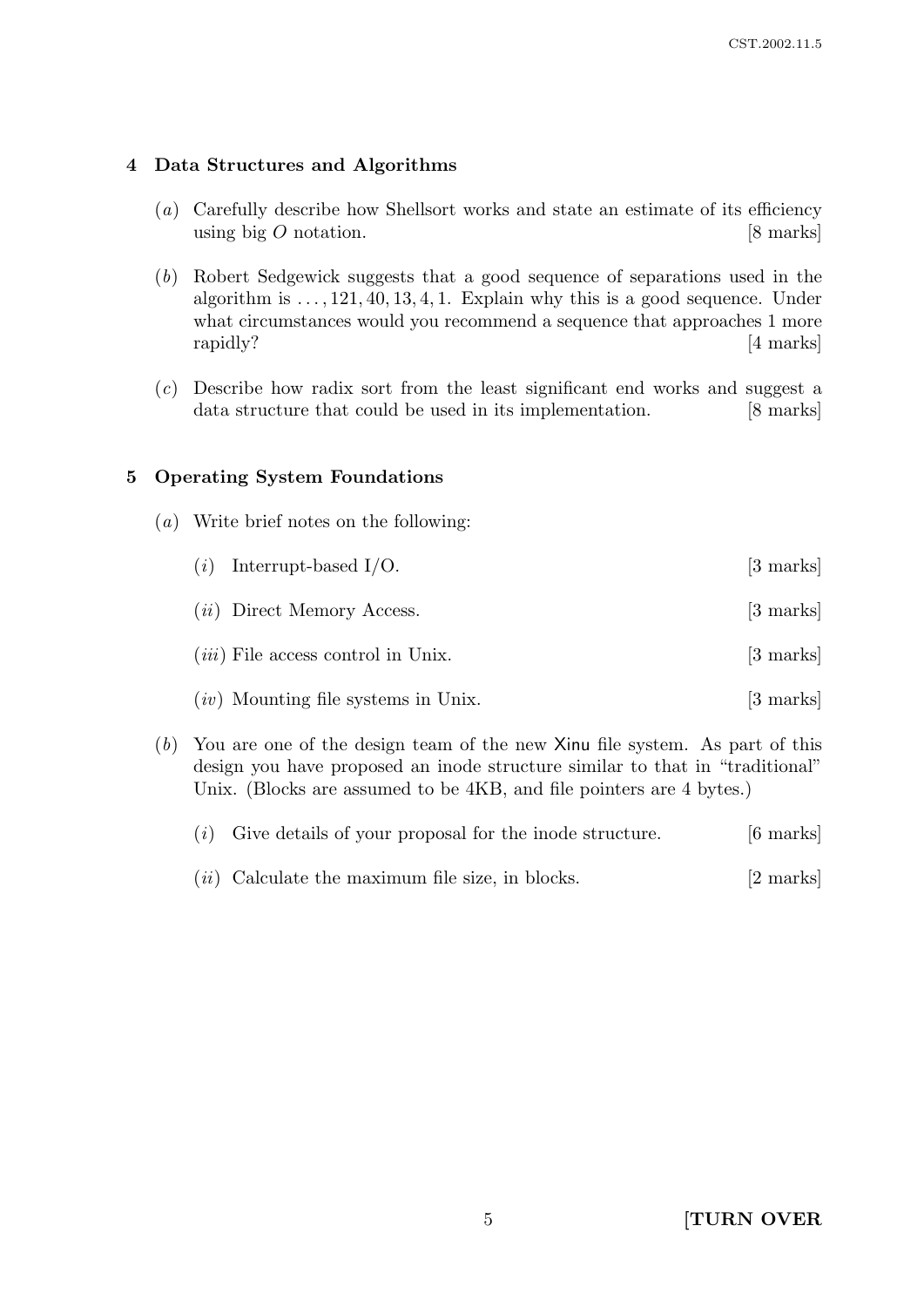#### 6 Mathematics for Computation Theory

Give a brief explanation of each of the following terms, where relevant giving an example that either fits the term or shows how it can fail to apply:

- (a) Well-founded relation;
- (b) Power-set;
- (c) Cartesian Product;
- (d) Reflexive relation;
- (e) Partial Order;
- $(f)$  Lexicographic Order;
- (g) Disjoint Union;
- (h) Bijection;
- (i) Equivalence Relation;
- (j) Free Algebra.

[2 marks each]

#### 7 Computation Theory

- (a) Your mathematician friend can prove to you that there are uncountably many functions from numbers to numbers, but does not know any computation theory. Explain to her what is meant by a partial recursive function and by a (total) recursive function. How would you convince her that there must exist functions that are not recursive? [12 marks]
- (b) What does it mean for a set of numbers  $S \subseteq \mathbb{N}$  to be
	- $(i)$  decidable;  $[1 \text{ mark}]$
	- (*ii*) recursively enumerable  $(r.e.)$ ? [2 marks]
- (c) S is called co-r.e. if its complement  $\{x \in \mathbb{N} \mid x \notin S\}$  is r.e. Show that S is decidable if it is both r.e. and co-r.e. (Any standard results about computable functions that you use should be clearly stated.) [5 marks]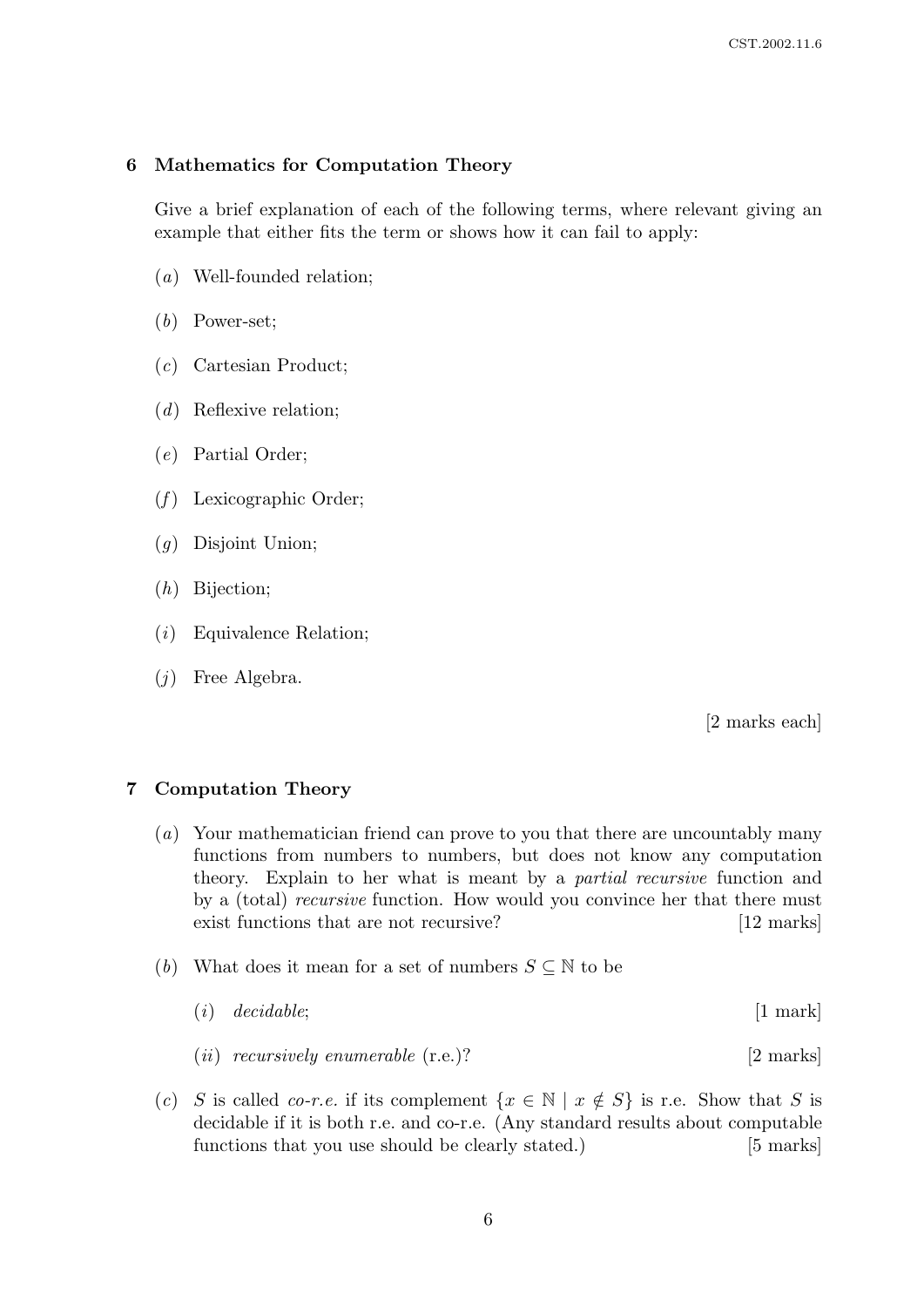#### 8 Numerical Analysis I

(a) Define absolute error and relative error. How are they related? How are absolute errors combined when two numbers are added together? How are relative errors combined when two numbers are multiplied together?

[5 marks]

- (b) Explain the term loss of significance in terms of absolute error and relative error. [1 mark]
- (c) Writing  $\delta_x$  for the relative error in x, what is the worst-case *relative error* in evaluating  $x^2$ ? What is the worst-case *absolute error*? What is the worst-case absolute error in evaluating  $x^2 - y^2$ [3 marks]
- (d) Let  $\delta_s$ ,  $\delta_c$  be the relative errors in the values of  $\sin \theta$ ,  $\cos \theta$  respectively. Find the worst-case relative errors in evaluating each of the formulae

$$
\sin 2\theta = 2\sin \theta \cos \theta
$$

$$
\cos 2\theta = 2\cos^2 \theta - 1
$$

For what values of  $\cos \theta$  does the second formula display loss of significance? [6 marks]

- (e) Consider the evaluation of  $x^2 + y^2 z^2$  in two cases
	- (*i*)  $|y| \simeq |z|, |x|$  is very small,
	- (*ii*)  $|x| \simeq |y| \simeq |z|$ ,  $|x|$  is not small.

Taking each case separately, can loss of significance occur? Explain your answers. [4 marks]

(f) How would you compute  $x^2 + y^2 - z^2$  to achieve greater accuracy, especially if guard digits were in use? [1 mark]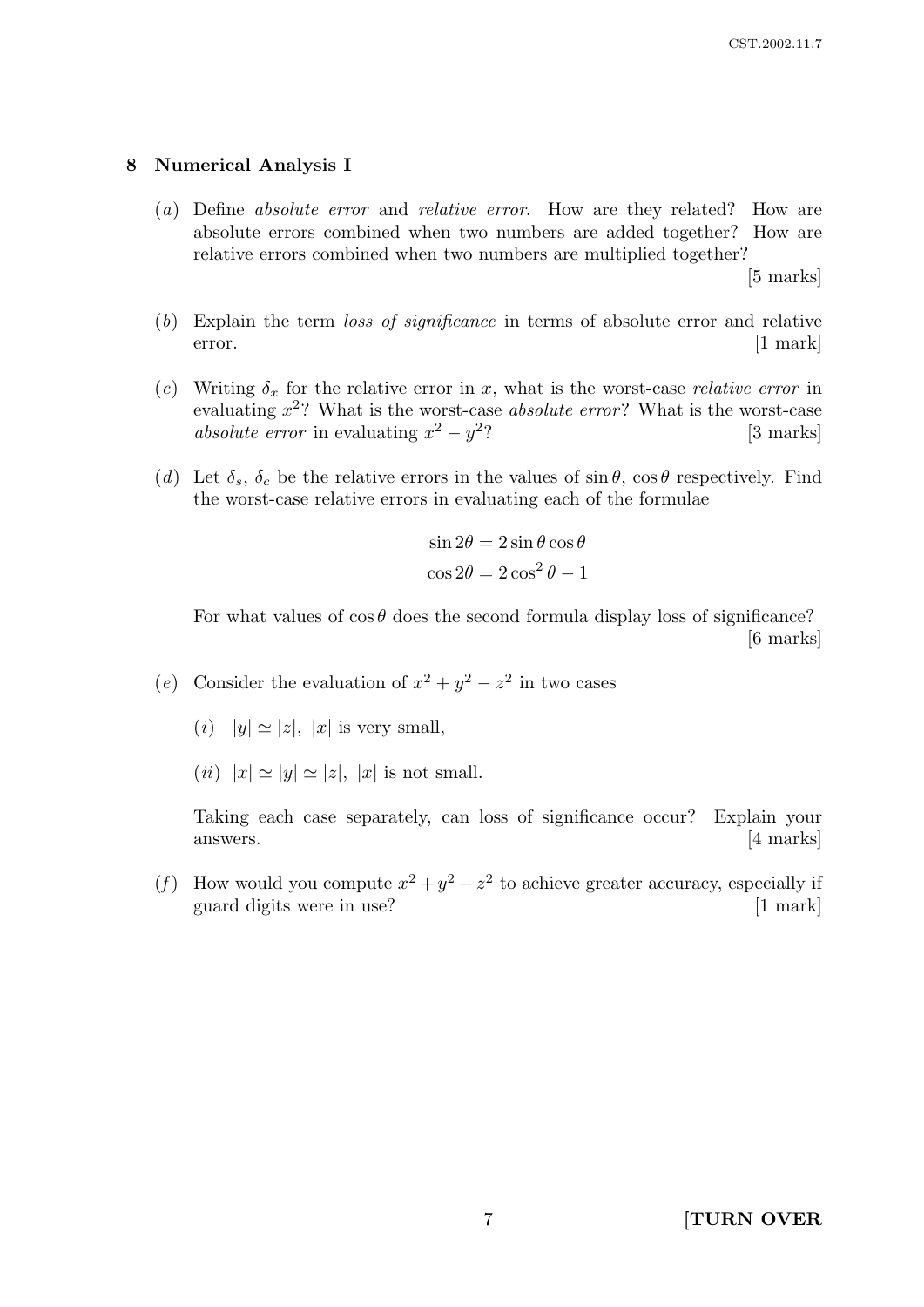#### 9 Computer Graphics and Image Processing

- (a) With reference to the characteristics and performance of the human visual system, provide an estimate for each of the following. In each case you are expected to justify your estimate:
	- $(i)$  the maximum resolution required by a display device;
	- $(ii)$  the maximum number of distinct intensity levels required by a display device;
	- $(iii)$  the optimal number of dimensions required to represent colour;
	- $(iv)$  the maximum refresh rate required of a CRT monitor.

[5 marks]

- (b) A programmer suggests three different implementations of a polygon drawing algorithm:
	- $(i)$  standard *z*-buffer;
	- (*ii*) standard A-buffer with an  $8 \times 8$  mask size;
	- (*iii*) standard z-buffer at  $8 \times 8$  normal resolution followed by averaging operation which produces a normal resolution image by finding the average value of each  $8 \times 8$  block.

Compare the three implementations in terms of both execution speed and resulting image quality. Which would be the best implementation to use if the average polygon covers 50 pixels? Which would be the best implementation to use if the average polygon covers 2 pixels? Which would be the best implementation to use if the display resolution was equal to the answer that you gave to  $(a)(i)$  above? [7 marks]

- (c) Show how to perform 2D rotation about an arbitrary point. Provide a matrix in homogeneous coordinates for each step in the operation. [2 marks]
- (d) Show how to perform 3D rotation about an arbitrary axis. Again, give matrices in homogeneous coordinates for each step in the operation. [6 marks]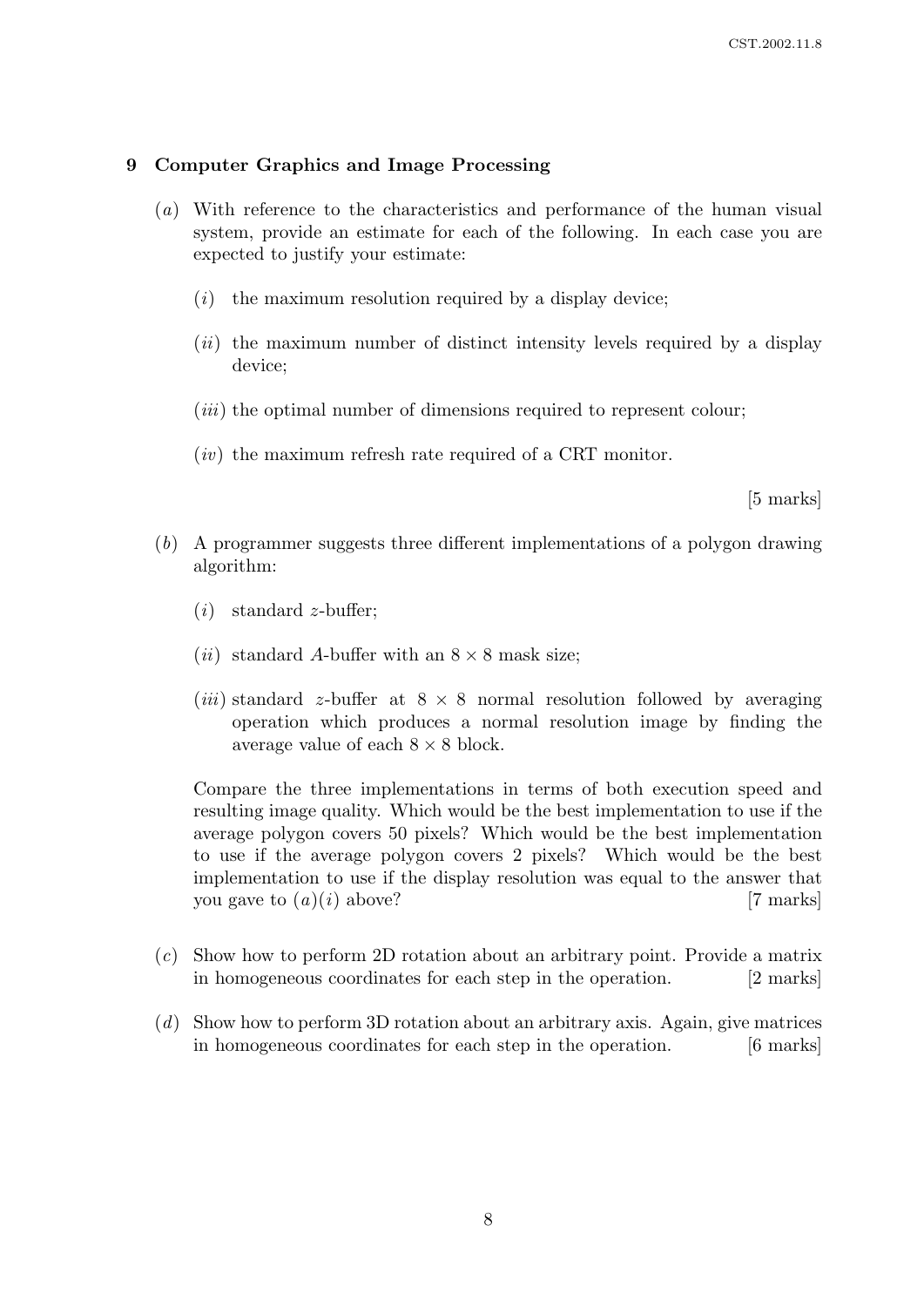#### 10 Natural Language Processing

An open-domain question-answering system should be able to answer questions such as the following by searching a database of documents and returning an appropriate text snippet. For example:

User: What debts did Quintex leave?

System 1: About \$1.4 billion (Australian)

extracted from:

Quintex Australia Ltd. and Quintex Ltd. together have debt of about \$1.4 billion (Australian), according to two analysts at Australian brokerage firms.

and:

System 2: Around ADollars 1.5bn (Pounds 680m)

from:

Quintex group collapsed yesterday. The failure left corporate debts of around ADollars 1.5bn (Pounds 680m) and additional personal debts.

- (a) What natural language processing techniques would be needed to build such a system? [8 marks]
- (b) What problems would arise as a consequence of the open-domain requirement? [4 marks]
- (c) What problems would arise selecting an appropriate text snippet from a matching sentence? [4 marks]
- (d) How feasible would it be to have the system reliably rank such answers (in this case preferring the second)? [4 marks]